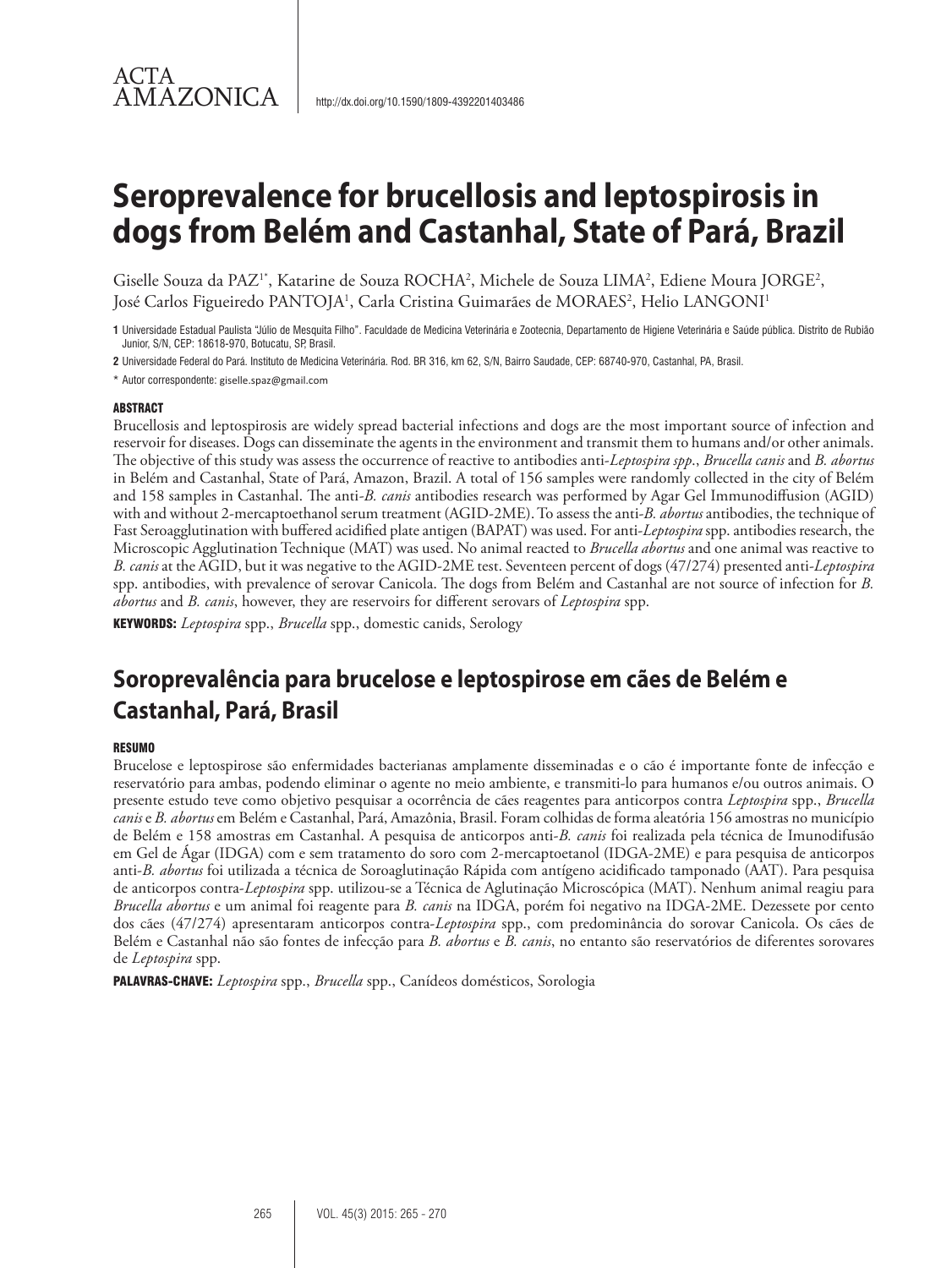

Seroprevalence for brucellosis and leptospirosis in dogs from Belém and Castanhal, State of Pará, Brazil

#### **INTRODUCTION**

The relation between the human population and the animals has leads to an increase in the dissemination of infectious agents (Brasil 2010). This makes, necessary a larger control of the zoonoses. Dogs are the source of infection and reservoir of bacterial diseases like brucellosis and leptospirosis, and they can disseminate infectious agents contaminating the environment or the humans directly (Greene 2011). They are considered occupational diseases for veterinarians and other professionals involved in the breeding and handling of this species (Mandell *et al*. 2005).

Canine brucellosis was initially diagnosed by Carmichael *et al*. (1966) in the United States and in Brazil by Godoy et al. (1977) in Minas Gerais. Thereafter, results from other researchers evidenced its occurrence both by *Brucella suis*  (Gomes *et al.* 1972; Correa *et al*. 1984), and by *B. canis* (Mólnar *et al*. 2001; Moraes *et al*. 2002).

Leptospirosis is one of the most disseminated and globally important zoonoses. Its incidence is mainly increased in summer due to the rainfalls and floods in urban areas (Pappas *et al*. 2008). Several serovars are involved in the canine infection, but the most frequent ones are the Icterohaemorrhagiae and the Canicola, this last one adapted to the canine species (Fontaine 2013).

Serological investigations performed in the Amazon region by Aguiar *et al* (2005) revealed reactant dogs to *Brucella canis* and *B. abortus* in the city of Monte Negro, state of Rondônia. In Belém, Pará, Carvalho *et al.* (2000) examined 236 dogs and found 45.3% of reactant animals to *B. canis* and 5.9% to *B. abortus*. With regards to the research of *Leptospira spp.* in dogs, Aguiar *et al* (2007) detected 27.3% of reactant animals, with predominance of serovars Autumnalis, Pyrogenes, Canicola and Shermani in Monte Negro, Rondônia. In Oriximiná, Pará, the research of anti-*Leptospira* spp. antibodies was performed in 185 dogs with 18.3% of positivity, and Canicola, Icterohaemorrhagiae and Copenhageni were the most frequent serovars, (Lilenbaum *et al.* 2000).

The study of leptospirosis and canine brucellosis in the Amazon region is important so that it is possible assessing how much the canine species has been contributing to the maintenance and dissemination of these bacteria in the environment, since the region provides an excellent weather for the survival and multiplication of its agents. Thus, the objective of the present work is assessing the frequency of seropositive dogs for leptospirosis and brucellosis in the cities of Belém and Castanhal (Pará) and associating the results with variables such as: sex, pedigree, age, access to streets, animal's provenance, mating and abortion history, access to farms, and ingestion of non-pasteurized milk.

#### **MATERIALS AND METHODS**

The study was performed in the cities of Belém (latitude: 01º 27' 21" S and longitude: 48º 30' 16" W) and Castanhal (latitude: 01º 17' 38" S and longitude: 47º 55' 35" W), located at the Metropolitan Mesoregion of Belém, State of Pará. There is no canine census in these cities and the mean of dogs, according to the antirabic vaccination in the years of 2013 was of 182 thousand dogs in the city of Belém and 32 thousand in Castanhal.

A total of 156 samples were randomly collected in the city of Belém and 158 samples in Castanhal through visits to community shelters (89 dogs), Center of Zoonoses Control (CCZ) of Belém (32 dogs), commercial kennel (22 dogs) and domiciles (168 dogs). Therefore, totalizing 311 serum samples of healthy dogs from different ages. The person responsible by the dog was invited to participate in the research voluntarily.

For the research of anti-*Brucella canis* and anti-*B. abortus* antibodies, 311 samples were used and for research of anti-*Leptospira* spp antibodies 274 samples. The blood samples were collected by jugular or cephalic venipuncture, with the aid of sterile needles (30 x 8), in sterile anticoagulant vacuum tubes (Vaccutainer®). After the retraction of the clot, the samples were centrifuged for ten minutes at 1614 *g*, conditioned in plastic microtubes (Eppendorf®) and stored in temperature of -20°C until the performance of the serological tests.

The research for anti-*B. canis* antibodies was performed by the Agar Gel Immunodiffusion test (AGID) with or without treatment with 2-mercaptoethanol (AGID-2ME). For the detection of anti-*B. abortus* antibodies, the selection of the serum was made by the proof of fast seroagglutination in plaque using the buffered acidified antigen (BAA). Both tests were performed at the Laboratory of Zoonoses and Public Health of the Federal University of Pará, Campus of Castanhal.

The investigation of anti-*Leptospira* spp antibodies was performed by the Microscopic Agglutination Test (MAT), performed at the Service of Zoonoses Diagnosis of the *Universidade Estadual Paulista*, Campus of Botucatu. A total de 25 serovars (Australis, Bratislava, Autumnalis, Butembo, Castellonis, Bataviae, Canicola, Whitcombi, Cynopteri, Djasiman, Sentot, Grippotyphosa, Hebdomadis, Copenhageni, Icterohaemorrhagiae, Javanica, Panamá, Pomona, Pyrogenes, Hardjo, Wolffi, Shermani, Tarassovi, Andamana and Patoc) were used. They were kept in a medium of Ellinghausen-McCullough-Johnson-Harris (EMJH) culture at a temperature of 28 ºC. Initially, the selection of the serum was performed and those with agglutination of 50% or more, in other words, 50% of agglutinated leptospiras were considered reactant and submitted to the titration procedure. The cutting point used was the dilution of 1:100 (WHO 2003).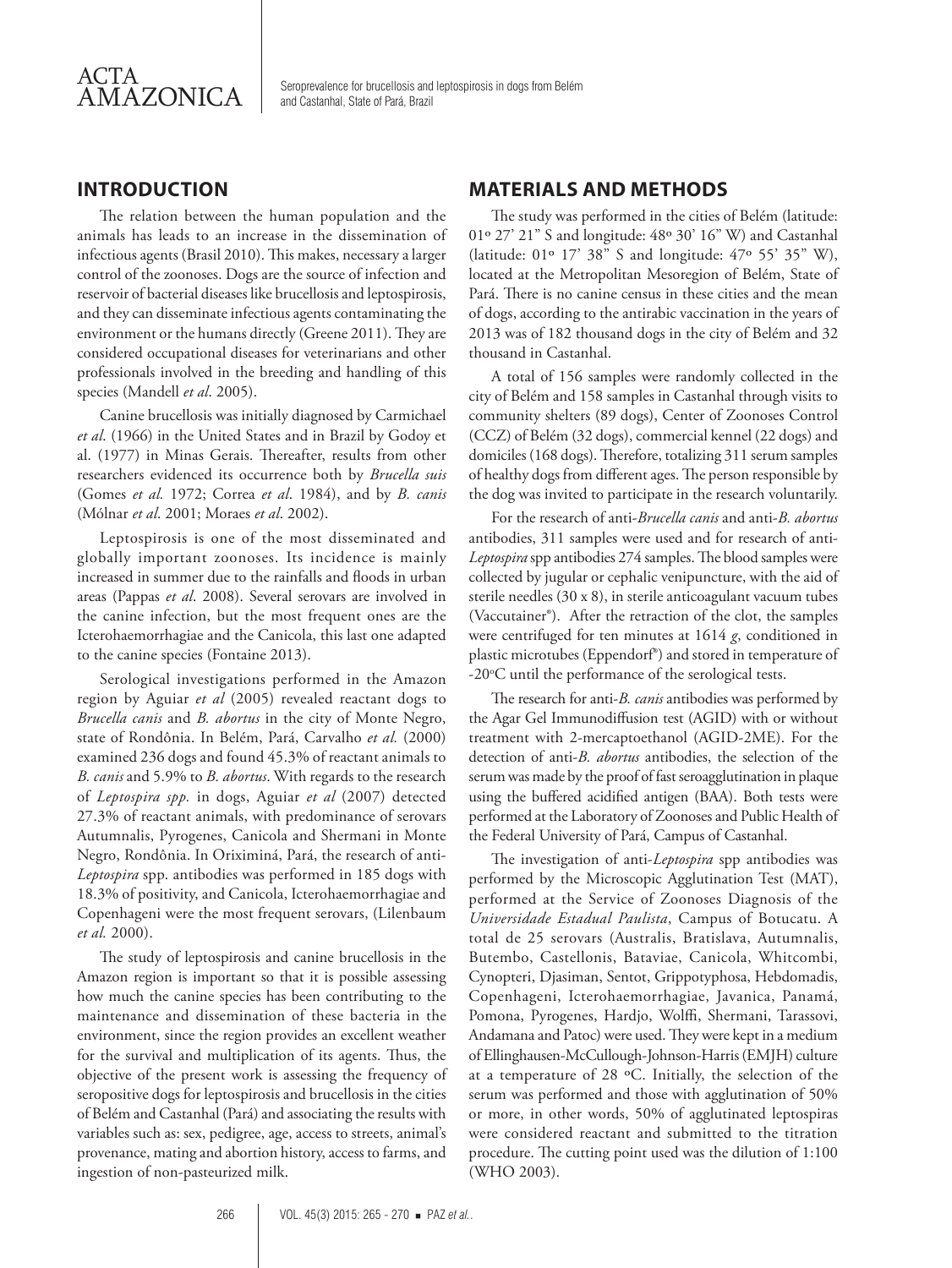

Seroprevalence for brucellosis and leptospirosis in dogs from Belém and Castanhal, State of Pará, Brazil

The animals' owners respond to a questionnaire on access to streets, age, pedigree, and sex of the animals. The animals' data were grouped regarding the age and they were divided in three age groups, dogs with age up to three years old, dogs with more than three years old and up to seven years old, and animals with more than seven years old. With regards to the place, they were grouped as dogs from collective shelters for animals, animals from the Center of Zoonoses Control, from commercial kennels, and animals from domiciles. Another variable analyzed was the frequency that dogs had access to the streets, and classified as: always (they had daily free access to the streets), sometimes (dogs which only accessed the streets with leash followed by its owner) and never (animals that were always inside home and/or backyard). With regards to pedigree they were classified in defined pedigree, in other words, animals with pedigree and without defined pedigree (SRD). In the questionnaire, questions related to the ways of transmitting brucellosis in dogs were made (history of mating and abortions, access to rural properties and ingestion of raw milk, not boiled or pasteurized), but these data were not analyzed since animals positive to *B. canis* and *B. abotus*  were not found.

For performing the statistic analysis, frequency distribution to the variables (sex, pedigree, age, place of living and access to streets) were used and the Chi-squared test was used for comparing the proportion of serum-positive animals among the classes of possible risk factors studied. Subsequently, a logistic regression model (PROC GLIMMIX; SAS Institute, 2011) was used for estimating the Odds Ratio of a serumpositive animal among the classes of factors previously associated to the positivity. (PROC FREQ; SAS Institute, 2011). The Odds Ratio is a measure of association used to estimate the chances of an event to occur, between categories of a factor being studied. The numerator of the ratio is the probability of an event to occur and the denominator is the complement of this probability, such that the sum of the probabilities equals 1.

#### **RESULTS**

The 311 animals were negative for *B. abortus* at the fast serum-agglutination proof. With respect to the research for anti-*B. canis* antibodies, one animal was reactant to the AGID and non-reactant to the AGID-2ME. With regards to the research of anti-*Leptospira* spp. antibodies, 17.15% of positivity was observed. The predominant serovars were Canicola (27%), Patoc (20%), Icterohaemorrhagiae (14%) and Copenhageni (11%), with predominant titer of 100 and 200 and co-agglutination in three samples we found response to more than one sorovar.

There was significant association between infection and the variables 'access to streets' and 'place where the animal live'. The dogs that had frequent access to the streets had 13.5  $(IC 95% = 1.5-125.0)$  times more chances of infection than the animals with limited access to the streets. The chance of infection in animals coming from the Center of Zoonoses Control was  $4.0$  (IC  $95\% = 1.41 - 11.0$ ) times higher than in the ones coming from community shelters. There was no statistical association between infection and the variables: city, sex, pedigree, and age (Table 1).

#### **DISCUSSION**

The low prevalence of anti-*B. abortus* antibodies in both cities studied was observed. Similar results were observed in other regions of the country (Porto *et al.* 2008; Zanetti *et al*. 2011; Silva *et al*. 2012). From the dogs used in the study 99% came from urban area and from these ones, only 0.07% had access to rural properties anytime in life, therefore, being less prone to infection by *B. abortus*. According to Forbes (1990), dogs from rural environment are more susceptible to infection by *B. abortus*, mainly in areas where there is presence of bovine species. Contaminate fresh milk is an important source of contamination of brucellosis to men and other animals, however, only 2.9% of the dogs ingested non-pasteurized milk.

**Table 1.** Risk factors for seropositivity of leptospirosis in dogs from the cities of Belém and Castanhal. 2009 – 2010.

| Variables                | Total | Positive, N (%) | P-Value | Odds Ratio (IC 95%) |
|--------------------------|-------|-----------------|---------|---------------------|
| City                     |       |                 | 0.92    |                     |
| <b>Belém</b>             | 130   | 22 (16.9)       |         |                     |
| Castanhal                | 144   | 25 (17.4)       |         |                     |
| Place                    |       |                 | 0.04    |                     |
| Shelther                 | 88    | 9(10.2)         |         |                     |
| CCZ <sup>1</sup>         | 31    | 10(32.3)        |         | $4.0$ (1.41 - 11.0) |
| Kennel                   | 20    | 03(15.0)        |         |                     |
| Domicile                 | 135   | 25 (18.5)       |         |                     |
| Sex                      |       |                 | 0.85    |                     |
| Females                  | 178   | 30(16.8)        |         |                     |
| Males                    | 96    | 17 (17.7)       |         |                     |
| Pedigree                 |       |                 | 0.20    |                     |
| Pedigree                 | 60    | 07 (11.7)       |         |                     |
| <b>SRD</b>               | 214   | 40 (18.7)       |         |                     |
| Age (years)              |       |                 | 0.12    |                     |
| $0 - 3$                  | 108   | 13(12.0)        |         |                     |
| $3 - 7$                  | 112   | 25 (22.3)       |         |                     |
| >7                       | 54    | 09 (16.7)       |         |                     |
| Access to the<br>streets |       |                 | 0.02    |                     |
| sometimes                | 32    | 01(3.1)         |         |                     |
| never                    | 220   | 39 (17.7)       |         |                     |
| always <sup>2</sup>      | 22    | 07(31.8)        |         | 13.5 (1.5-125.0)    |

<sup>1</sup>comparison with the category "shelter"; <sup>2</sup> comparison with the category "sometimes";<br>CCZ –Center of Zoonoses Control; SRD – No Defined Pedigree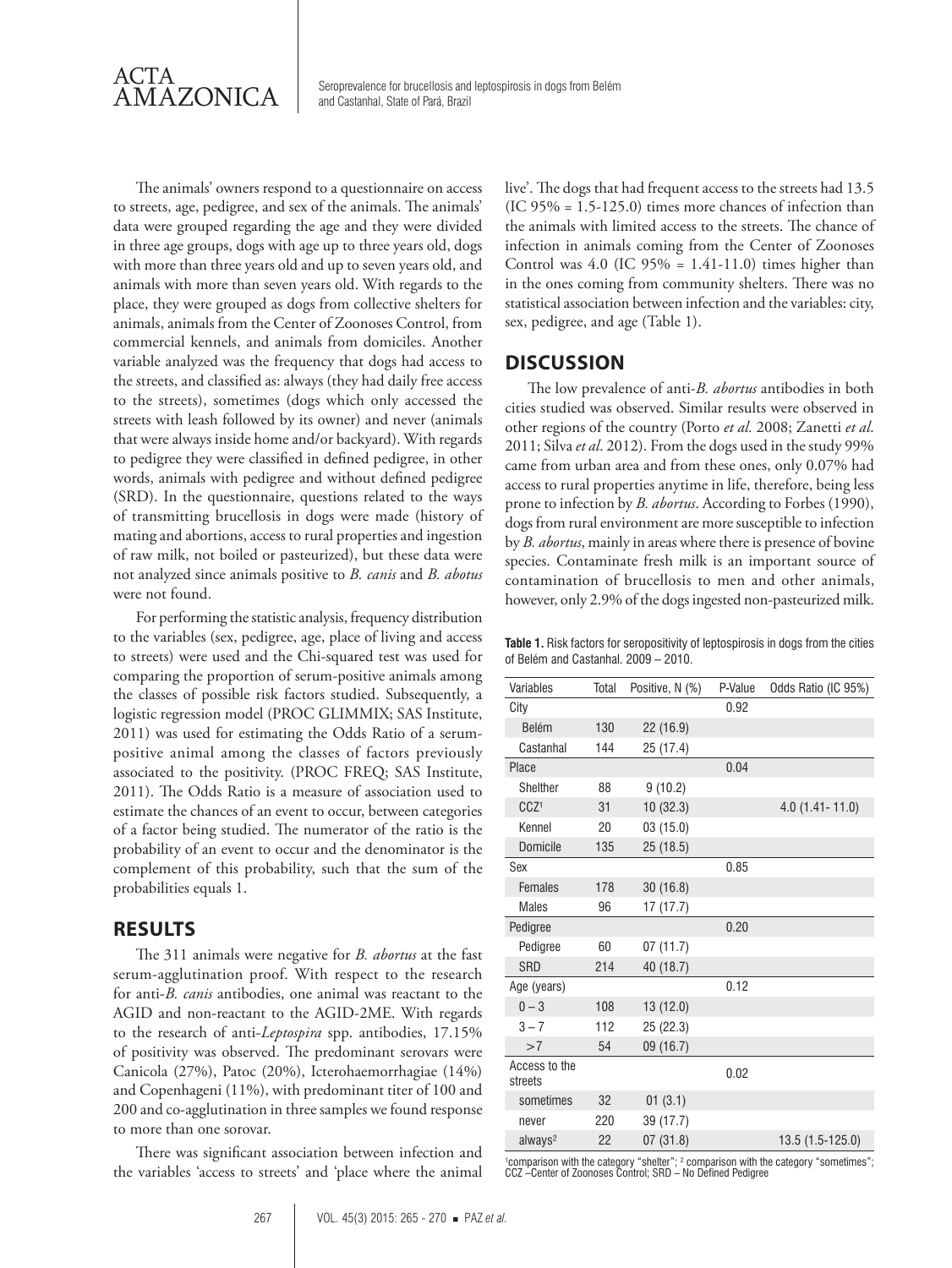Seroprevalence for brucellosis and leptospirosis in dogs from Belém and Castanhal, State of Pará, Brazil

Despite the animals are not reactants to anti-*B. abortus* antibodies, reactant dogs have been already detected in other researches in the State of Pará. Carvalho *et al*. (2000) detected 5.93% of reactant animals to *B. abortus* using ELISAc. Also Lopes *et al.* (1999), studying serum samples coming from animals and human species in the same State detected reactant dogs (4.3%) for *B. abortus* by the ELISA technique. These researches were performed more than one decade ago, indicating that this disease is under control in the studied region.

In the present study, an animal was reactant to *B. canis*  at the AGID, but when submitted to 2-Mercaptoethanol AGID it was negative, similar to researches performed in São João da Boa Vista (São Paulo) and Monte Negro (Rondônia) (Malek dos Reis *et al*. 2008; Aguiar *et al*. 2005). The use of 2-mercaptoethanol has the objective of reducing the falsepositive reactions and non-specific reactions in serological tests since they break IgM immunoglobulines (Moraes *et al*. 2002), being of vital importance in confirmation tests.

Studies performed in the Amazon region Santana *et al.* (2013) in Araguaína, Tocantins and Carvalho *et al.* (2000) in Belém, Pará showed high prevalence for anti-*B. canis* antibodies by the AGID. The use of Agar Gel Immunodiffusion (AGID), although it is considered a good test for diagnosis of canine brucellosis, must be used with caution due to its low sensitivity, and it may be unable to detect recent infections (Keid *et al.* 2004).

The negativity to *B. canis* in the present study can be justified by the fact that previous studies in the region were performed more than ten years ago, and management and breeding techniques have improved, since 77.8% of the dogs had no access to the streets, and despite 94% of the animals are not castrated, only 25% had intercourse anytime in their reproductive life. Besides, all the animals were healthy and only 0.03% of the females had abortion history.

The prevalence of anti-*Lepospira* spp. antibodies in the cities of Castanhal and Belém was 17.15%, similar to the results found in Campina Grande-PB, Botucatu-SP, Umuarama-PR, and North of Pantanal (Lopes *et al*. 2005; Batista *et al*.; 2005; Jorge *et al*. 2011; Dreer *et al*. 2013). The State of Pará, despite having precarious basic sanitation infrastructure when compared to the states of São Paulo and Paraná, the prevalence of anti-*Leptospira* spp. antibodies was similar in different regions of Brazil, showing that leptospirosis is still a serious public health problem in the country and dogs can be source of infection for other animals and for humans.

The serovar Canicola was more frequent in the present study, since this serovar is adapted to the canine species, the animals can be infected, and symptomless disseminate the bacteria (Goldstein 2010). Fact that makes difficult to control the disease, since asymptomatic animals are difficult to be

diagnosed because the owner does not realize that the animal is infected, and the dog become a source of infection in the leptospiruria phase.

Serovar Patoc, belonging to the Seramanga serogroup, was the second one in occurrence despite the species L. *biflexa* being considered apatogenic and saprophyte, it can act as antigenic stimulation in the animal organism and, sometimes, trigger crossed reaction with other pathogenic serovars (Myers 1976). Other studies showed serological response to this serovar as the one of Silva *et al*. (2010) in dogs, equines, swine, ovine, bovines and opossums in the city of Jaboticabal, São Paulo, and by Machiori Filho *et al*. (2002) as the most frequent one in boars created in semiconfining systems in Paraná and São Paulo, showing that this serovar is present in the environment and it can cause false-positive results if misinterpreted by veterinarians or other health professionals.

The serovar Icterohaemorrhagiae is the most pathogenic to human beings (Brasil 2008) and it was the third one in frequency in the present study. Such fact brings concern to public health, by the fact that these cities have high rainfall intensity with constant floods, associated to the presence of rodents which are the main reservoirs of the serovar, and which contaminate the environment, and the water putting humans and animals in risk at moments of flood, which are common in this region.

There was no statistical difference between reactant animals from the cities of Belém and Castanhal, with 22% and 25% of seropositive animals, respectively, corroborating the results of Lilenbaum *et al*. (2000) that observed 18.4% of the reactant dogs in the city of Oriximiná in the same State, with predominance of serovars Icterohaemorrhagiae, Copenhageni and Canicola, similar to the present study.

With regards to pedigree, sex, age, there was no significant difference, different from what Modolo *et al.* (2006) suggested, that male dogs without defined pedigree present higher infection risk. Also, these results are different from those reported by Tuemmers *et al*. (2013) that observed higher prevalence in dogs with age from five to eight years. The animals of the present study are exposed to the same risks of acquiring the infection by *Leptospira spp.* apart from sex, pedigree or age, therefore, being recommended prophylactic measures such as vaccination for all the dogs of the region.

It was also observed that dogs coming from the Center of Zoonoses Control (CZZ) are more susceptible to infection than the ones living in shelters, kennels and domiciles. Since the CCZ daily receives wander animals, directly from different points of the city, with different life histories and since they are agglomerated in small cages, consequently, the risk of leptospiric infection is increased, as well as for other pathogens.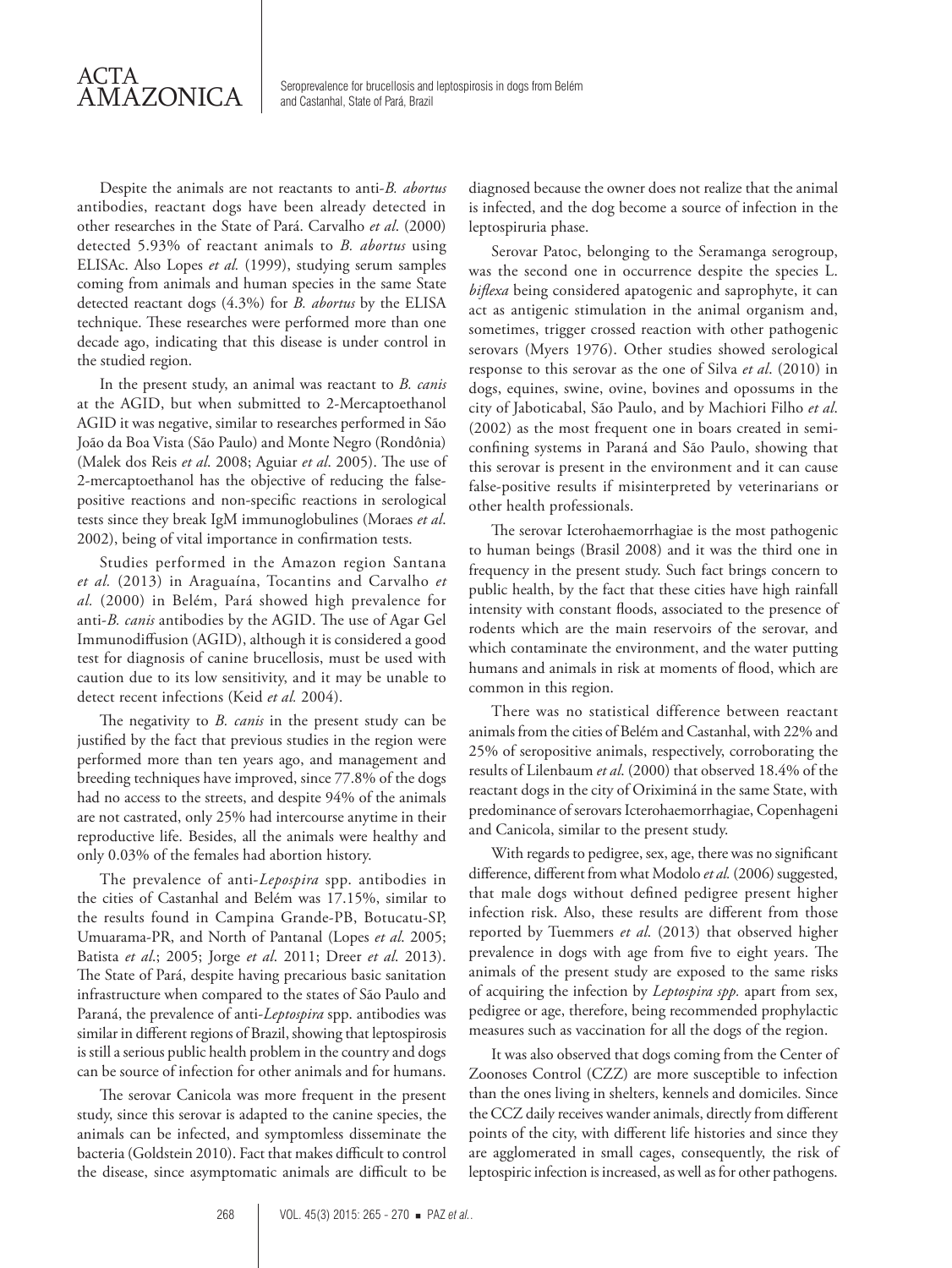

It was also verified significant association between infection and the variable access to streets, so that the animals with frequent access present higher risk factor for infection, being 13.5 times higher comparing with dogs with limited access to the streets. This fact represents a serious public health problem, since dogs have the instinct of demarking territory with their urine, which increases the chances of infection by the disseminated leptospiras through the urine, because once infected, they can become chronic carriers. Additionally, the constant rainfalls and the high humidity of the air in the cities of Belém and Castanhal, make the environment propitious to the survival of leptospiras, and the dog becomes an important reservoir for the maintenance of this zoonosis cycle in the region (Tuemmers *et al*. 2013).

#### **CONCLUSION**

Despite the absence of reactant dogs to *B. abortus* and *B. canis* in the region, these animals can act as reservoirs of different Leptospiras serovars. The most frequent serovars were the Canicola, Patoc, Icterohaemorrhagiae and Copenhageni. Dogs coming from the Center of Zoonoses Control and with access to the streets present a higher risk fact for the leptospiric infection. The vaccination of dogs with the most frequent serovars in the region would be the most indicated prophylactic measure for decreasing the risks of transmission of this disease in canines, and consequently, to the human beings.

#### **REFERENCES**

- Aguiar, D.M.; Cavalcante, G.T.; Vasconcellos, S.A.; Megid, J.; Salgado, V.R.; Cruz, T.F. *et al*. 2005. Ocorrência de anticorpos anti-*Brucella abortus* e anti-*Brucella canis* em cães rurais e urbanos do Município de Monte Negro, Rondônia, Brasil. *Ciência Rural*, 35: 1216-1219.
- Aguiar, D.M.; Cavalcante, G.T.; Marvulo, M.F.V.; Silva, J.C.R.; Pinter, A.; Vasconcellos, S.A. 2007. Fatores de risco associados à ocorrência de anticorpos anti-*Leptospira* spp. em cães do município de Monte Negro, Rondônia, Amazônia Ocidental Brasileira. *Arquivo Brasileiro de Medicina Veterinária e Zootec*nia, 59: 70-76.
- Batista, C.S.A.; Alves, C.J.; Azevedo, S.S.; Vasconcellos, S.A.; Morais, Z.M.; Clementino, I.J.; Alves, F.A.L.; Lima, F.S.; Araújo Neto, J.O. 2005. Soroprevalência e fatores de risco para a leptospirose em cães de Campina Grande, Paraíba. *Arquivo Brasileiro de Medicina Veterinária e Zootecnia,* 57: 179-185.
- Brasil, 2008. Ministério da Saúde. Secretaria de Vigilância em Saúde. Departamento de Vigilância Epidemiológica. *Doenças Infecciosas e Parasitárias: Guia de Bolso.* 7ª ed. Brasília, 372p.
- Brasil, 2010. Situação epidemiológica das zoonoses de interesse para a saúde pública, 10: 1-16. (www.saude.gov.br/svs). Acesso em: 04/03/2014.
- Carmichael, L.E. 1966. Abortion in 200 Beagles. *Journal of the American Veterinary Medical Association*, 149:1126
- Carvalho, M.R.; Molnár, L.; Molnár, E.; Dias, H.L.; Lima, E.S.C. 2000. Ocorrência da *Brucella canis* e *Brucella abortus* em cães criados no Estado do Pará. *Revista de Ciências Agrárias.* 34: 69-76.
- Correa, W.M.; Correa, C.N.H.; Iamaguti, P. 1984. Brucelose canina por Brucella suis 1 atípica. *Arquivo Brasileiro de Medicina Veterinária e Zootecnia*, 36: 397-405.
- Dreer, M.K.P.; Gonçalves, D.D.; Caetano, I.C.S.; Gerônimo, E.; Menegas, P.H.; Bergo, D. *et al*. 2013. Toxoplasmosis, leptospirosis and brucellosis in stray dogs housed at the shelter in Umuarama municipality, Paraná, Brazil. *Journal of Venomous Animals and Toxins including Tropical Diseases*, 19: 1-5.
- Fontaine, A.G. 2013. Diagnosis algorithm for leptospirosis in dogs: disease and vaccination effects on the serological results. *Veterinary Record*, 172: 502-506.
- Forbes, L.B.B. 1990. Abortus infection in 14 farm dogs. *Journal of the American Veterinary Medical Association*, 196: 911-916, 1990.
- Godoy, A.M.; Peres, J.N.; Barg, N. 1977. Isolamento de *Brucella canis*, em Minas gerais, Brasil. *Arquivos da Escola de Veterinária da Universidade Federal de Minas Gerais*, 29: 35-42.
- Gomes, O.G.; Portugal, M.A.S.C.; Giorgi, W.; França, E.N. 1972. *Brucella suis* Biotype I. Infeccion in a dog. *Arquivos do Instituto Biológico*, 39: 251-255.
- Goldstein, R.E. 2010. Canine Leptospirosis. *Veterinary Clinics of North America: Small Animal Practice*, 40: 1091-1101.
- Greene, C.E. 2011. *Infectious Diseases- of the dog and cat*. 4ª ed. St Louis, Elsevier, 1376p.
- Jorge, R.S.P.; Ferreira, F.; Ferreira Neto, J.S.; Vasconcellos, S.A.; Lima, E.S.; Morais, Z.M. *et al*. 2011. Exposure of free-ranging wild carnivores, horses and domestic dogs to *Leptospira* spp. in the northern Pantanal, Brazil. *Memórias do Instituto Oswaldo Cruz*, 106: 441-444.
- Keid, L.B.; Soares, R.M.; Morais, Z.M.; Richtzenhain, L.J.; Vasconcellos, S.A. 2004. *Brucella* spp. isolation from dogs from commercial breeding kennels in São Paulo State, Brazil. *Brazilian Journal of Microbiology*, 35:161-166.
- Lilenbaum, W.; Rodrigues, F.; Barboza, F. 2000. Aglutininas antileptospiras em caninos do município amazônico de Oriximiná-Pará, Brasil. *Revista Brasileira de Ciência Veterinária*, 7: 133-135.
- Lopes, C.F.A. *et al*. 1999. Avaliação soroepidemiológica da brucelose em animais e humanos procedentes da zona bragantina no estado do Pará - Brasil. In: Aguiar, D.M.; Cavalcante, G.T.; Vasconcellos, S.A.; Megid, J.; Salgado, V.R.; Cruz, T.F. *et al*. 2005. Ocorrência de anticorpos anti-*Brucella abortus* e anti-*Brucella canis* em cães rurais e urbanos do Município de Monte Negro, Rondônia, Brasil. *Ciência Rural,* 35: 1216-1219.
- Lopes, A.L.S.; Silva, W.B.; Padovani, C.R.; Langoni, H.; Modolo, J.R. 2005. Frequência sorológica antileptospírica em cães: sua correlação com roedores e fatores ambientais, em área territorial urbana. *Arquivos do Instituto Biológico*, 72: 289-296.
- Malek dos Reis, C.B.; Hoffmann, R.C.; Santos, R.S.; Turri R.J.G.; Oriani, M.R.G. 2008. Pesquisa de anticorpos anti*-Brucella canis* e anti*-Brucella abortus* em cães errantes da cidade de São João da